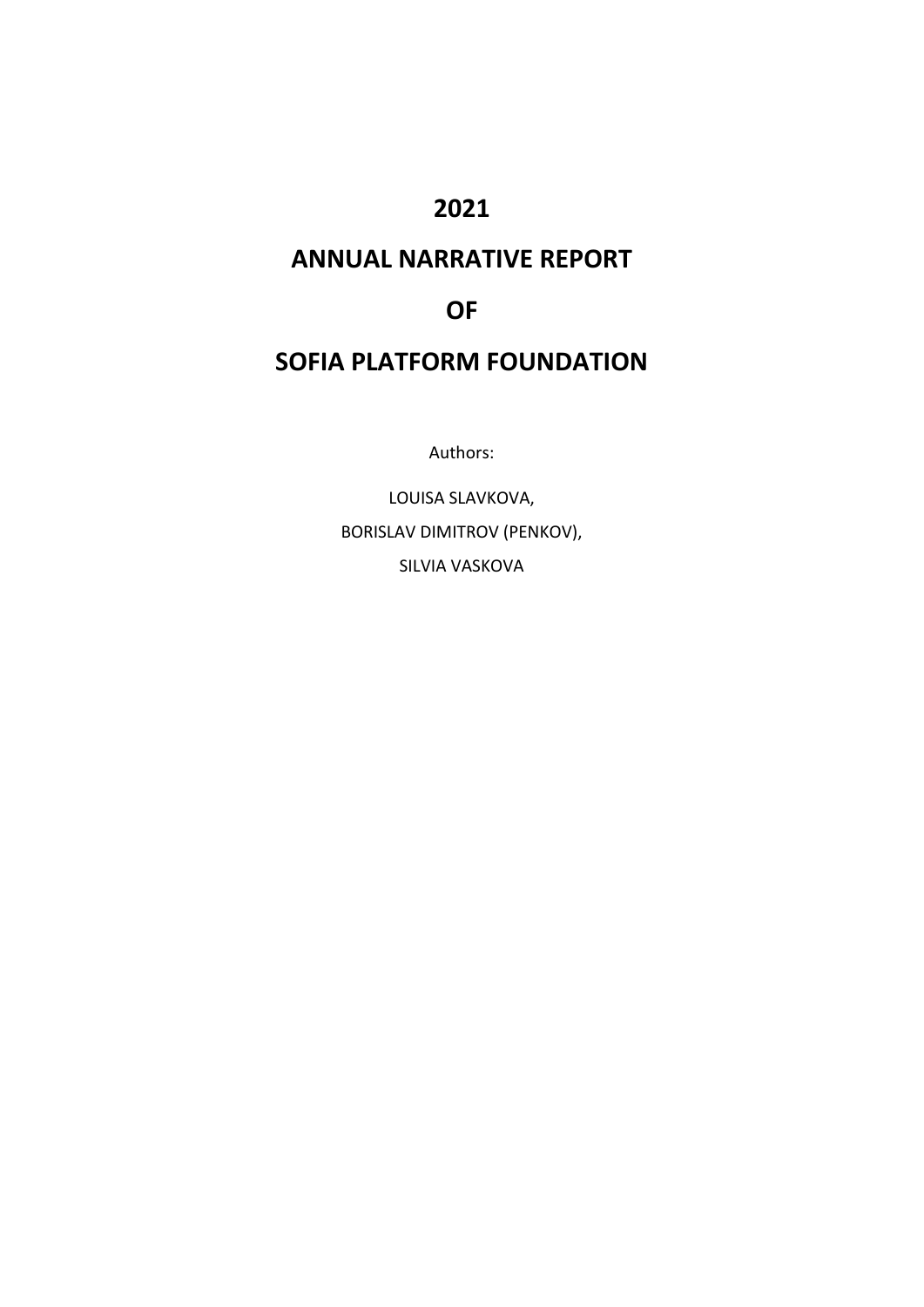

The Sofia Platform Foundation was established in 2013. Throughout 2021, the Foundation continued its work in two main directions (objectives) - to promote democratic values in the country and to keep an open discussion about the history of the recent past. The following is non-exhaustive information about the projects the organization has been working on so as attain the two set objectives:

# Project title: **Civic education in action**

Activities: Summer schools exploring the history of the totalitarian communist regime, organized in the town of Belene.

# Duration: 2017– 2021

In 2021, The Sofia Platform Foundation organized for the third time summer school "Why Should We Remember?" in the town of Belene. The school gathered 25 pupils and students from across the country, who had the opportunity to learn more about the communist totalitarian regime in Bulgaria and discuss topics, such as remembrance, democratic values and the importance of civic activism in a totalitarian government.

# Project title: **Civic Europe, capacity building**

Activities: Training of active citizens from across the country, funding projects in the places of residence of the participants, a mentoring program, development of a "Civic Health Index", Internet platform to help civic education teachers, participation in international conferences.

# Duration 2019 – 2022

"Civic Europe" is a two-component program aiming to support ideas, individuals and organizations, based or working in communities outside the big cities. The program aims to build the capacity and skills of these individuals/organizations in order to help them become active participants in public life. A total of 35 participants completed a 5-component training program. The participants who completed the trainings received financial and mentoring support. As a result - a total of 28 projects have been implemented on a local level.

The "Civic Health Index" sociological survey was completed in 2021. The results and reports will be published in 2022.

The team of the Sofia Platform Foundation has developed a learning platform (the Platform) to support teachers of civic education for the 11th and 12th grade. The Platform equips the teachers with an algorithm to create lesson plans in line with the official Ministry of Education and Science (MoES) curriculum and to fill these lesson plans with interactive teaching methods and exercises/tasks for the students. Three (3) webinars were held to promote the Platform. More than 200 teachers from across the country joined. There are 480 users registered in the Platform as of March 2022.

Within the frames of the project, the team of the Sofia Platform Foundation took part in 13 international events and conferences during the reporting year 2021.

#### Project title: **Civic Europe, mapping and research**

Activities: Conducting a survey among 183 civic actors, data analysis, issuing recommendations, creating an informative video, taking part in international conference, creating visual identity for the project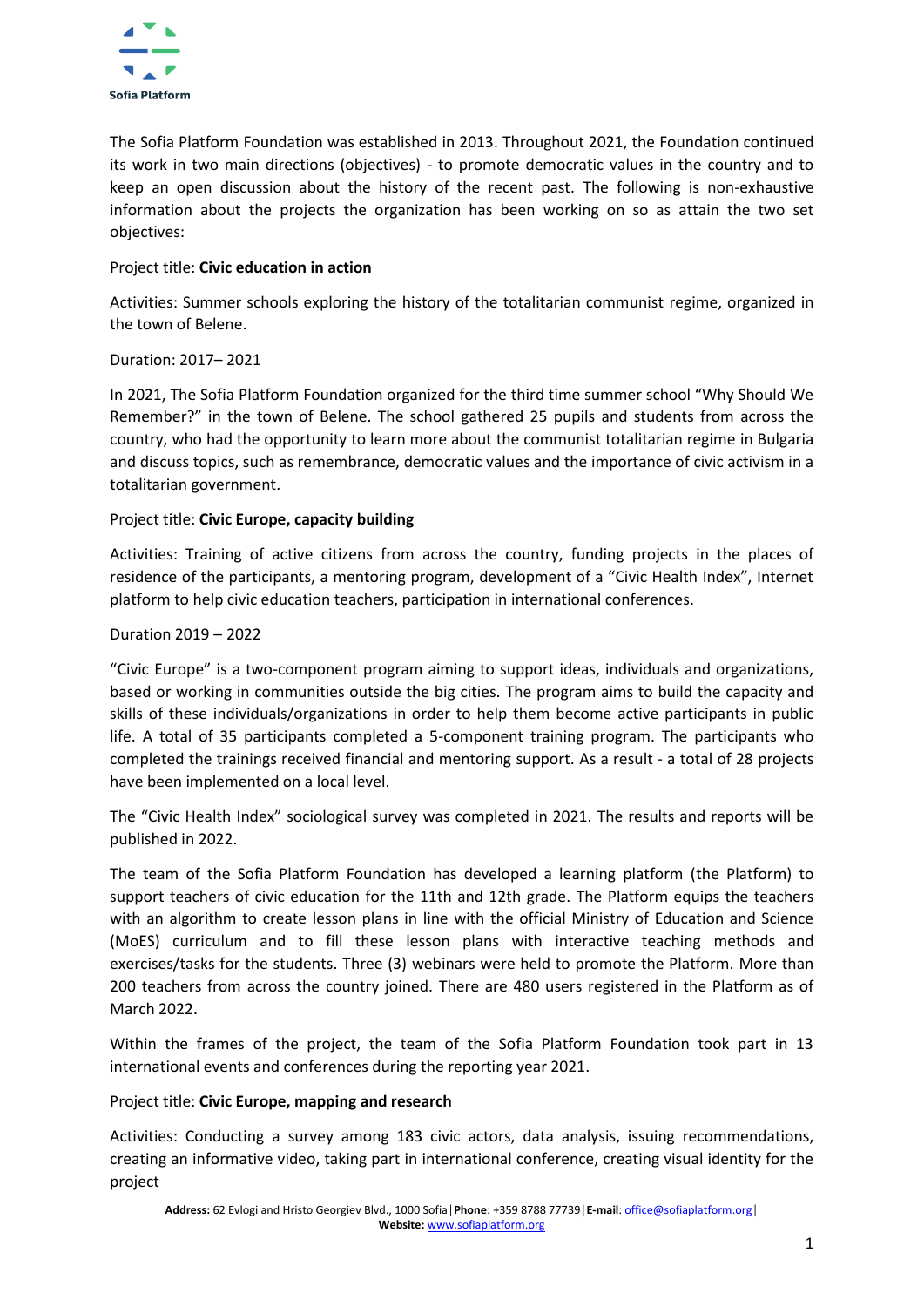

#### Duration: 2020 – 2022

Mapping and survey are standalone activities within the frames of the larger "Civic Europe" program. They aim to identify and collect information about civic actors in 4 regions of Europe - the so-called "Civic deserts" in Bulgaria, Poland, Romania and Hungary. A survey among 183 civic actors in the 4 regions took place in the reporting year 2021. The team of the Sofia Platform Foundation has analyzed the data from the surveys and formulated recommendations for the civic sector in Central and Eastern Europe in order to improve civic life. A short informative video was created to illustrate the basic information about the project in order to promote it, as well as a visual identity (logo) of the project.

The team of the Sofia Platform Foundation took part in the international conference mottoed "Berlin Conference 2021 - Europe bottom-up!", where the project was presented.

# Project title: **Civic Europe, Idea Challenge**

Activities: Distribution of information about the competition through various channels, meetings with potential candidates.

#### Duration: 2021

Idea Challenge is a competition for ideas, managed by MiOst e.V, within the frames of the "Civic Europe" Program. The Sofia Platform Foundation was the local Scouting Partner for Bulgaria in 2021. The Foundation on the one part helped the distribution of the information in the country of the competition and, on the other, assisted the candidate organizations by interpreting the rules and process of application and by providing advice on specific issues with regard to a specific project idea. A total of 124 organizations from Bulgaria applied for the competition, one Bulgarian project out of a total of 18 projects was approved for funding under the program.

#### Project title: **Local Democracy Lab, PaCE**

Activities: Organization and holding a public discussion, preparation of a report with findings.

#### Duration: 2021

The Sofia Platform Foundation in cooperation with Democratic Society, Reykjavik, and Citizens Foundation organized a Democracy Lab - a public discussion on the state of democracy through the lens of the coronavirus pandemic under the Populism and Civic Engagement (PaCE) Project. The event was held in the town of Belene on 3 July 2021. The key findings of the discussion are summarized in a report in Bulgarian and English available here - [http://sofiaplatform.org/bg/doklad](http://sofiaplatform.org/bg/doklad-laboratoria-za-demokracia/)[laboratoria-za-demokracia/.](http://sofiaplatform.org/bg/doklad-laboratoria-za-demokracia/)

#### Project title: **Mapping civic education in Europe**

Activities: Creating on-line questionnaires, translation of the questionnaires in Bulgarian, building a database of local contacts, promotion of the project information, communication with target groups by e-mail and by phone.

#### Duration: 2021– 2022

The project involves a survey of people and organizations in up to 20 countries working in the field of civic education, aiming to identify the topics they work on, their organizational needs, as well as their interaction with other people and organizations in the field. The project is implemented by THE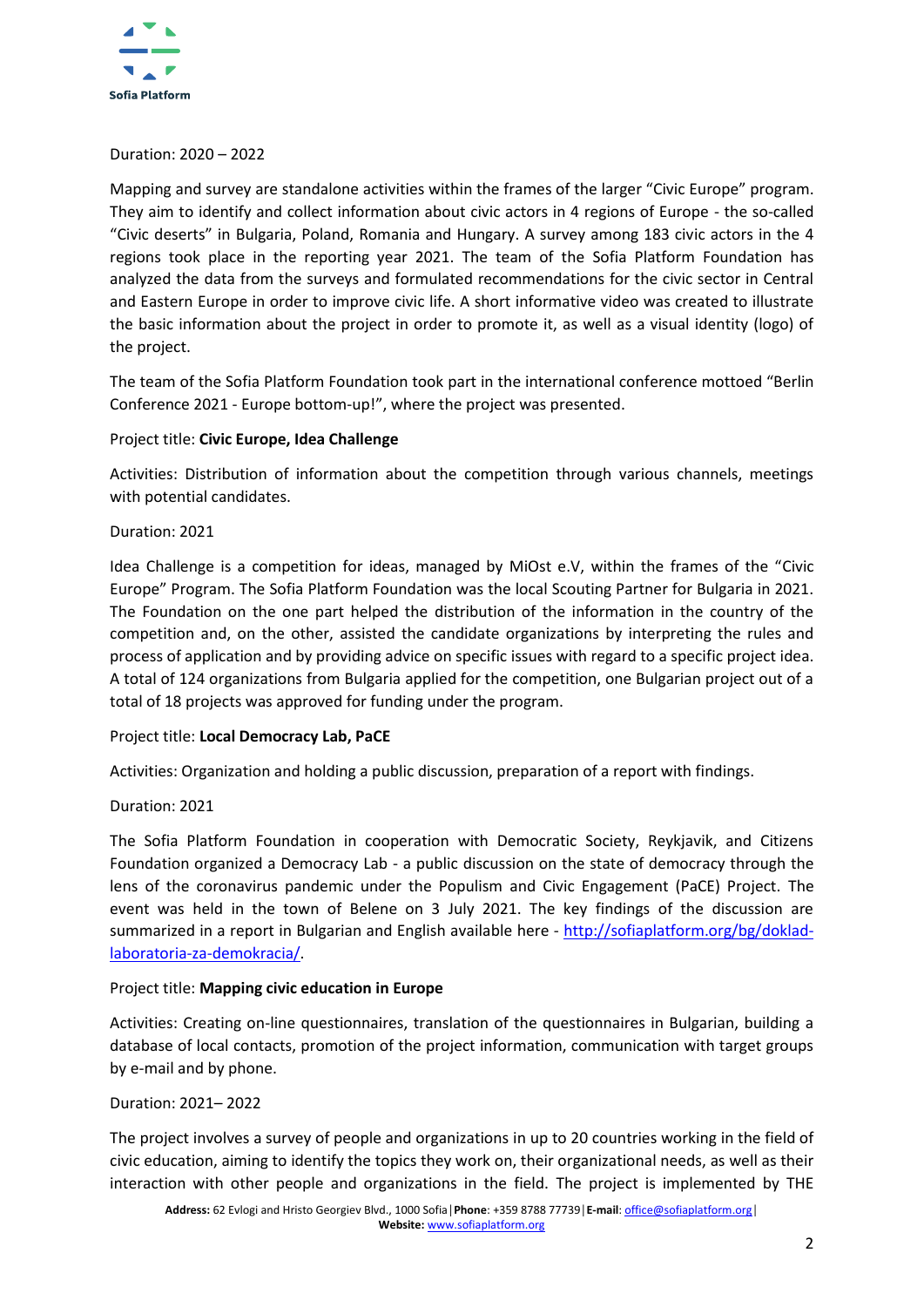

CIVICS Innovation Hub in partnership with organizations in each of the mapped out countries. The Sofia Platform Foundation has been the local partner in the project for Bulgaria.

# Project title: **Video classes on Civic Education for the 12th grade**

Activities: Creating video classes on Civic Education for the 12th grade.

Duration: 2021 - 2022

Jointly with the Representative Office of the European Commission in Bulgaria and ucha.se, the Sofia Platform Foundation created video classes based on the curriculum approved by MoES on Civic Education for the 12th grade. The material covered in a total of 33 video classes corresponds to the knowledge, skills and competences, which should be acquired while studying the subject as set by MoES. The classes are hosted on the learning platform ucha.se and can be watched completely free of charge after registration on the website [\(https://ucha.se/videos/grazhdansko-obrazovanie/11](https://ucha.se/videos/grazhdansko-obrazovanie/11-klas/) [klas/\)](https://ucha.se/videos/grazhdansko-obrazovanie/11-klas/). A test with fifteen questions has been developed for each text.

# Project title: **Lawyers helping teachers in Civic Education**

Activities: Developing a Civic Education handbook with lessons suitable for teaching in partnership between lawyers and teachers, training of a pilot group of lawyers to assist the teachers, national approbation of the developed lessons.

# Duration: 2020 – 2022

Further to the relations established with the legal team at DXC Technology Bulgaria in 2021, the Sofia Platform Foundation together with Street Law Inc. continued the implementation of a project aimed to involve lawyers as assistant to teachers in CE in the study of topics from the curriculum that are fully or partially legal in nature. Street Law Inc. is an organization based in Georgetown, USA, that has been working for more than three decades in the field of CE with a focus on legal culture and democratic government. A training for lawyers and teachers was held in 2021 in five towns across the country with follow-up work to build the lawyer-teacher teams. Field work is to start in 2022 with visits by lawyers in Civic Education classes.

Project title: **Stand-up comedy: Made in EU**

Activities: Organizing and holding three stand-up comedy shows in the country dedicated to European topics.

Duration: 2021

As part of a project supported by the Embassy of the Federal Republic of Germany in Sofia, the Sofia Platform Foundation organized a series of three stand-up comedy shows "Made in EU" in Sofia, Burgas and Montana. The performer in the comedy shows was Inside Joke Stand-up Comedy - a stand-up comedy club in Bulgaria. The project aimed to encourage the debate on important European topics and demonstrate EU's contribution to life in the EU Member States.

#### Project title: **Transition Dialogue 2019-2021. Dealing with change in democratic ways.**

Activities: Coordination, communication with partners, developing resources and study materials, creating a video tour dedicated to the transition in Bulgaria, participation in the editing process and